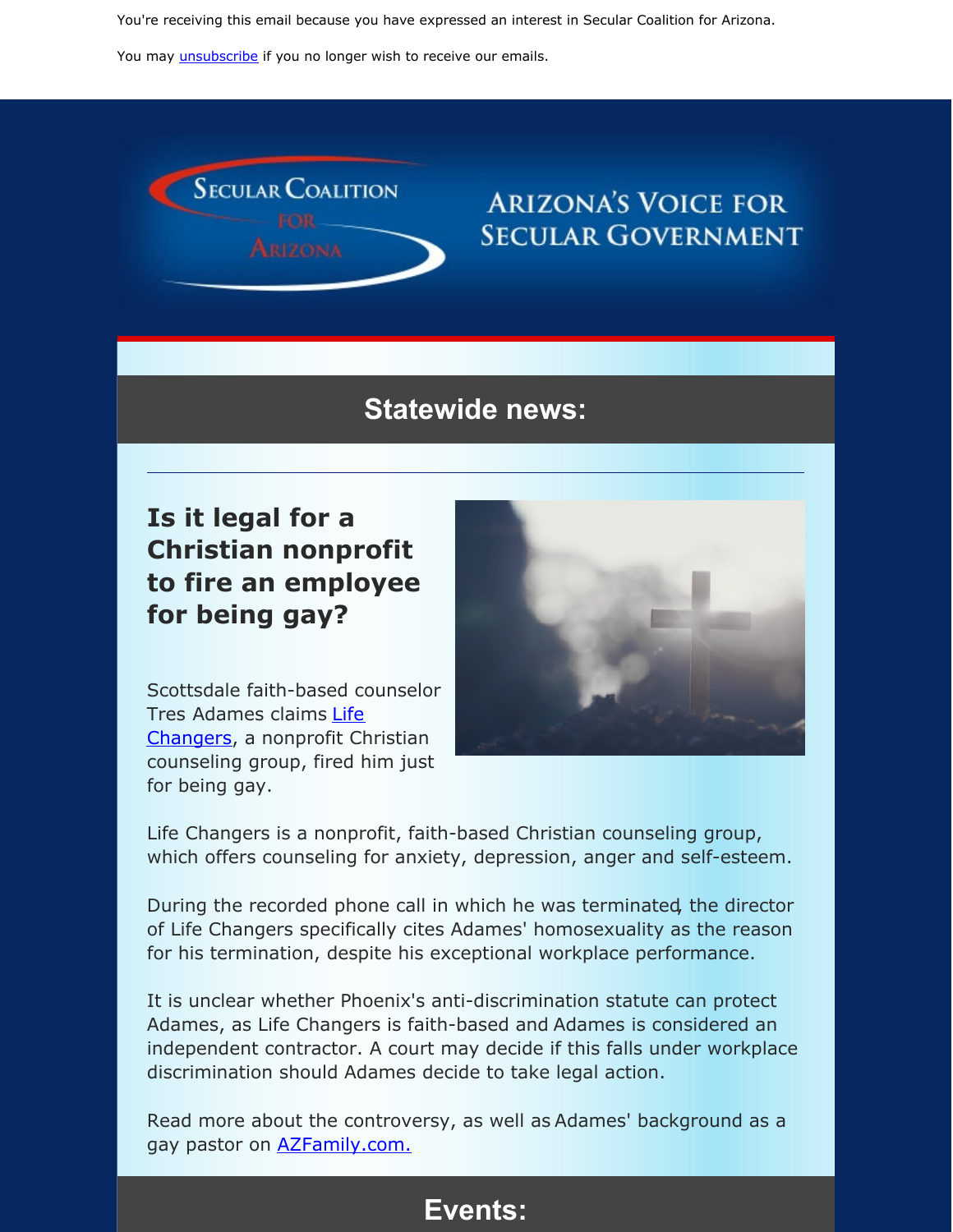

## **Our biggest day of [organizing](https://secularaz.org/vocabulary_3/events/) will be here before you know it.**

Don't procrastinate, this event fills up fast! Join secular supporters from around Arizona at our annual **Secular Summit** for presentations, networking, education, advocacy and more.

Mandisa Thomas (above), Founder and President of Black [Nonbelievers](https://blacknonbelievers.com/) will deliver our keynote address.

We'll have updates on the upcoming legislative session, Secular AZ's many legal activities, and additional speakers to be announced soon! This is a members-only event; tickets are just \$15, or you can support Secular AZ by being a host, super host, or an event sponsor.

(Not a member yet? It just takes a minute to **[become](https://secularaz.org/product-category/donate-membership/) one!)** 

Please join us on Saturday, December 7 at the Humanist Center of Greater Phoenix in Mesa.

## **Click [here](https://secularaz.org/product/secular-summit-2019/) for tickets and more information.**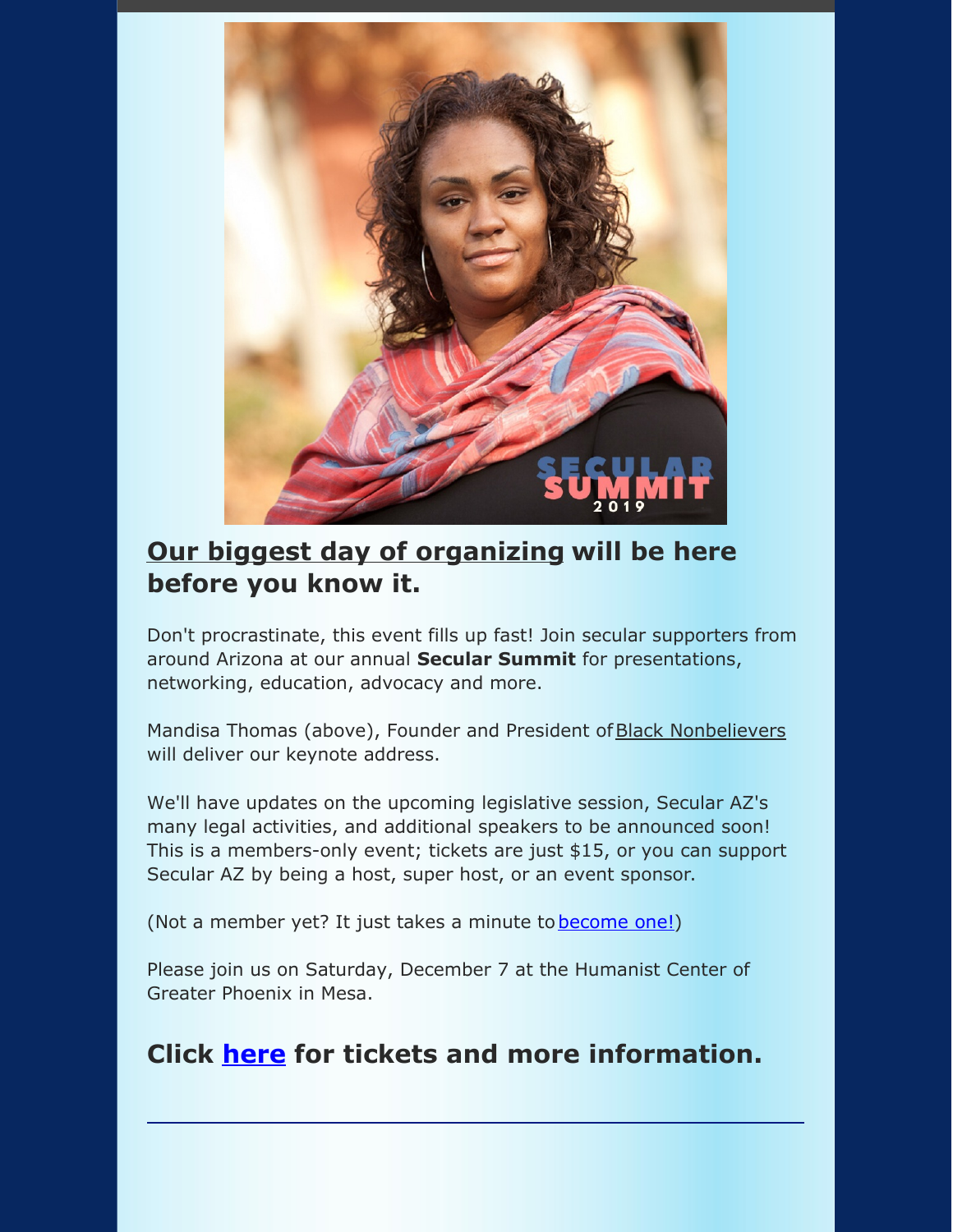# **NORMALIZING DISSENT**

MODESTY CULTURE, WOMEN, AND ISLAM

NOV 21 @ 6 PM **ARIZONA STATE UNIVERSITY** 

## **Can Islamic Feminism ever work?**

Does religious modesty contradict women's equality and freedom? Searching for answers, Secular Student Alliance ASU is hosting a panel of ex-Muslim women who will share their experiences and thoughts about modesty culture and its consequences.

Panelists include Saudi activist Ghada Ibrahim, author/activist Sarah Haider, and apostate parent rights expert Stephanie Tessier.

The free event will be Thursday 11/21 at 6pm at 501 E. Orange Street, Tempe- CPCOM 212 on ASU Campus. The event is free and open to the public. Register and learn more at [exmuslimtour.com](http://exmuslimtour.org).

# **National news:**

Church and state: Voter, poll worker in a war of words, alleged scuffle over Bible on [Election](http://www.philadelphiaweekly.com/news/church-and-state-voter-poll-worker-in-a-war-of/article_77e36e3c-04f0-11ea-9b6f-7f09dcf590d5.html?fbclid=IwAR0FyWA_n6UvdDkS_SxVSrypwmJprqGvN0tXg2xD8w5W4l8KDkeXUCvKuds) Day

Ohio House passes bill allowing student answers to be [scientifically](https://local12.com/news/local/ohio-house-passes-bill-allowing-student-answers-to-be-scientifically-wrong-due-to-religion?fbclid=IwAR15EcU0t69QjAl_E44l4MIlOhQgZGDZ_BenJPUGMBKzWOVDrfcLmeiPkcA) wrong due to religion

If Knoxville Kids Skip Class for Bible Study, [Satanists](https://friendlyatheist.patheos.com/2019/11/03/if-knoxville-kids-skip-class-for-bible-study-satanists-want-in-on-the-action/?fbclid=IwAR1AQSzgPwk2K0_IJjkGGiEEYFq4iPDWkKwLe6s-6af3YmG41JKp_Gr_olQ) Want in on the Action

Ohio officials reject request to wear [spaghetti](https://www.usatoday.com/story/news/nation/2019/11/01/driver-license-pastafarians-no-colanders-ohio-id-photos/4121497002/?fbclid=IwAR2GwA2CBatvF56mnhyP0Hv0fRrGSQp4Rbvd2Ufp58KmThrAl8p2C_VkKoY) colander in driver's license photo

### **Secular Coalition for Arizona**

PO Box 19258 | Phoenix, AZ 85005 | [www.SecularAZ.org](http://www.secularaz.org)